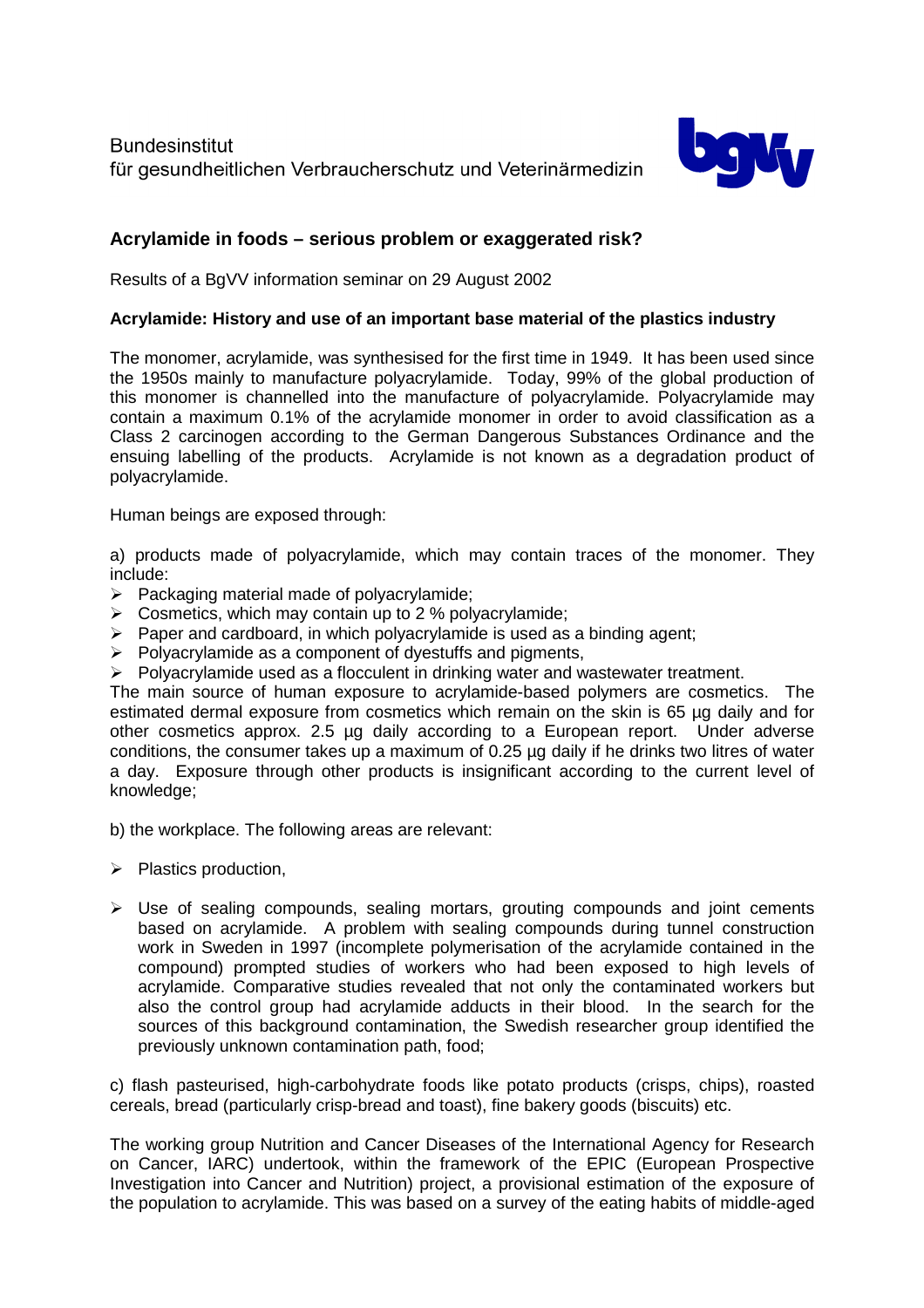adults (around 55), including approximately 4,500 Germans. According to the survey, this group in Germany is exposed to acrylamide on a scale of 0.14 (women) and 0.15 (men) µg per kg body weight and day based on a limited basket of goods. In Germany in this age group, potato products accounted for around 50% of this exposure, bakery products and bread for around 20%.

Against the backdrop of these temporary findings and the fact that acrylamide is classified as genotoxic and as a probable carcinogen for man (WHO and EU bodies), BgVV proposed an action value of 1,000 µg/kg food in August 2002. The goal was and is to minimise the acrylamide burden of consumers in accordance with the ALARA principle (as low as reasonably achievable). Based on this proposal the *Land* authorities and the competent Federal Agency for Consumer Protection and Food Safety (BVL) have since begun work on a more comprehensive strategy based on product groups to minimise the contents of acrylamide in cooperation with the manufacturers (cf. presentation by Dr. Arnold).

### **Toxicology: What risk to health does acrylamide pose?**

Acrylamide is readily water soluble; it is readily taken up by the body and distributed rapidly and evenly. It must be assumed that it migrates to breast milk and the foetus. In the body it can be converted into glycidamide, an epoxide.

At high doses acrylamide has a neurotoxic effect. For this effect a NOAEL (No Observed Adverse Effect Level) has been laid down which is 0.5 mg per kg body weight and day. In animal experiments, when a correspondingly high dose (15 mg/kg body weight) is administered over longer periods, it has an effect on fertility. For this effect the NOAEL is 2 mg/kg body weight and day.

In Europe the current average acrylamide burden of the consumer to from foods is estimated to be 0.3-0.8 µg/kg body weight and day. This is lower by a factor of 1,000 than the NOAEL for neurotoxicity, the most sensitive parameter. In extreme cases [the estimated intake is then 50 ug/kg body weight and day (400 g food contaminated with 4 mg acrylamide with a child's body weight of 30 kg)], the gap to the NOAEL shrinks to a factor of 10.

WHO bodies and other international bodies have, however, classified acrylamide as genotoxic and as a probable carcinogenic substance for man for which no threshold value can be given.

Acrylamide

- causes chromosomal breaks *in vivo* & *in vitro*
- causes gene mutations *in vivo* & *in vitro* (somatic & germ cells)
- $\triangleright$  is genotoxic (mutagenic)
- $\triangleright$  increases the incidence of cancer in rats at doses of 1-2 mg/kg body weight and day

The actual additional cancer risk to the population through the uptake of acrylamide from foods cannot be estimated with the data currently available.

Compared with other carcinogenic substances in foods for which statutory provisions have already been introduced, like aflatoxins, there is an urgent need for action to minimise the level of acrylamide in foods. A reference value for risk assessment here is the MOE (Margin of Exposure). The MOE is calculated by dividing the dose which leads to tumours in animals by the uptake volume of man. The higher the MOE, the more favourable the risk situation.

For acrylamide the MOE is 1000. By way of comparison, a value of 100,000 is reached for aflatoxins and volatile nitrosamines; for nitrofurans the MOE is 1,000,000. In the case of acrylamide the situation is less favourable by a factor of 100 than for aflatoxins or by a factor of 1,000 than for nitrofurans. Against this backdrop, it is understandable why the current high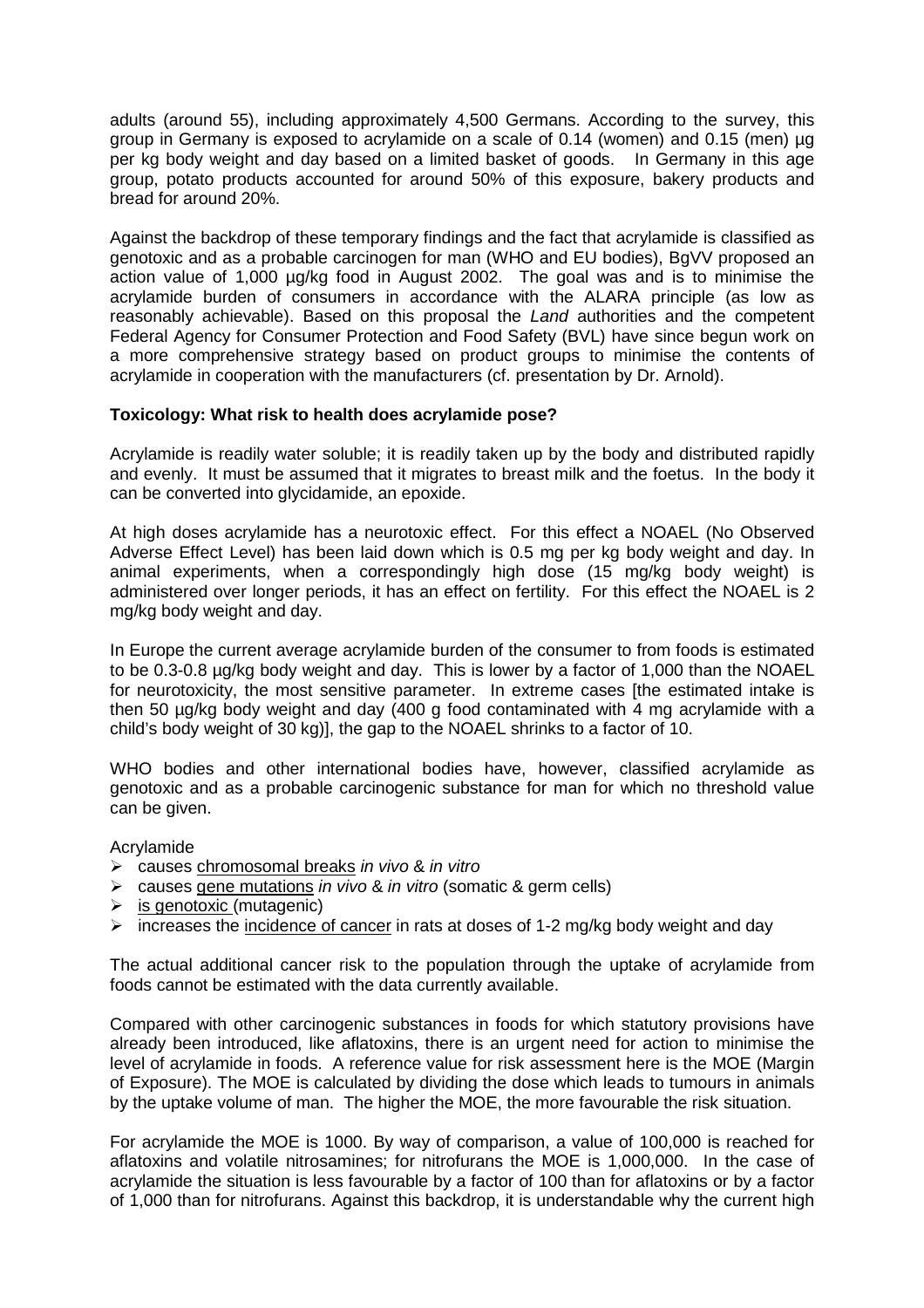level of acrylamide in certain foods is unacceptable from the angle of consumer health protection and steps to minimise these levels must be taken immediately (cf. presentation Dr. Schlatter)

#### **Position with the development of analytical methods**

When the Swedish acrylamide findings for deep-fried, fried and baked foods with a high carbohydrate content became known in March 2002, there was no sufficiently validated method for the detection of acrylamide in Germany or in other European countries aside from Sweden. Since then, a number of methods has been developed by BgVV, the laboratories of the control authorities and some research and private laboratories. They permit both the quantitative and qualitative detection of this substance in foods. These new methods supplied comparable data for a sample with a defined acrylamide level and proved to be sufficiently precise.

At present, the official analytics for acrylamide are going through the phase of quality assurance. This involves a proficiency test (samples of various matrices with different but unknown levels of acrylamide are analysed in the participating laboratories with the methods available to them and the results of the laboratories are then compared) which will be concluded in September.

The next step must be to commission competent laboratories to determine comparable data for the calculation of exposure and risk assessment using proven, suitable methods. Furthermore, rapid methods are to be developed in order to be able to process a high sample through-put in a short period of time. These methods could then be used to assess technological test series in order to determine which technological measures are capable of bringing about reductions of acrylamide levels in foods (cf. presentation Dr. Wittkowski)

### **The burden situation in Germany**

At the same time, the examination of foods for acrylamide has already begun in Germany. The first results from various laboratories of official food control largely confirm the acrylamide levels which were determined in Sweden, the United Kingdom, the Netherlands and Switzerland in carbohydrate-containing foods like chips, crisps, bakery goods, bread and cereal products.

According to these results, potato products (chips, crisps) have, in some cases, relatively high levels of acrylamide. However, the variation range is very large and this was also found for cereals and fine bakery goods. With the exception of some specific types of rich tea biscuits, they had a lower level of contamination. In the case of bakery goods, bread and rolls had relatively low values whereby the highest levels were found in the crust of the bread whereas the crumb contained almost no acrylamide. One exception was crisp-bread. For this product group, very high but also low levels were found in the different samples. Examinations of coffee (powder and infusion) produced very different values (up to 490 µg/kg coffee powder and up to 4 µg acrylamide per cup of coffee).

These initial study results also showed that the acrylamide levels may vary considerably in individual batches of the same product. No acrylamide levels have been detected up to now in meat, fruit or vegetable samples (cf. presentation Dr. Galle-Hoffmann)

#### **Formation of acrylamide in foods:**

Very few findings are available at present about the formation of acrylamide in specific foods through preparation techniques like deep-frying, baking, frying or roasting. The current hypotheses assume that the formation of acrylamide is part of the Maillard reaction. (A Maillard reaction occurs when, at high temperatures of up to 200 degrees Celsius, starch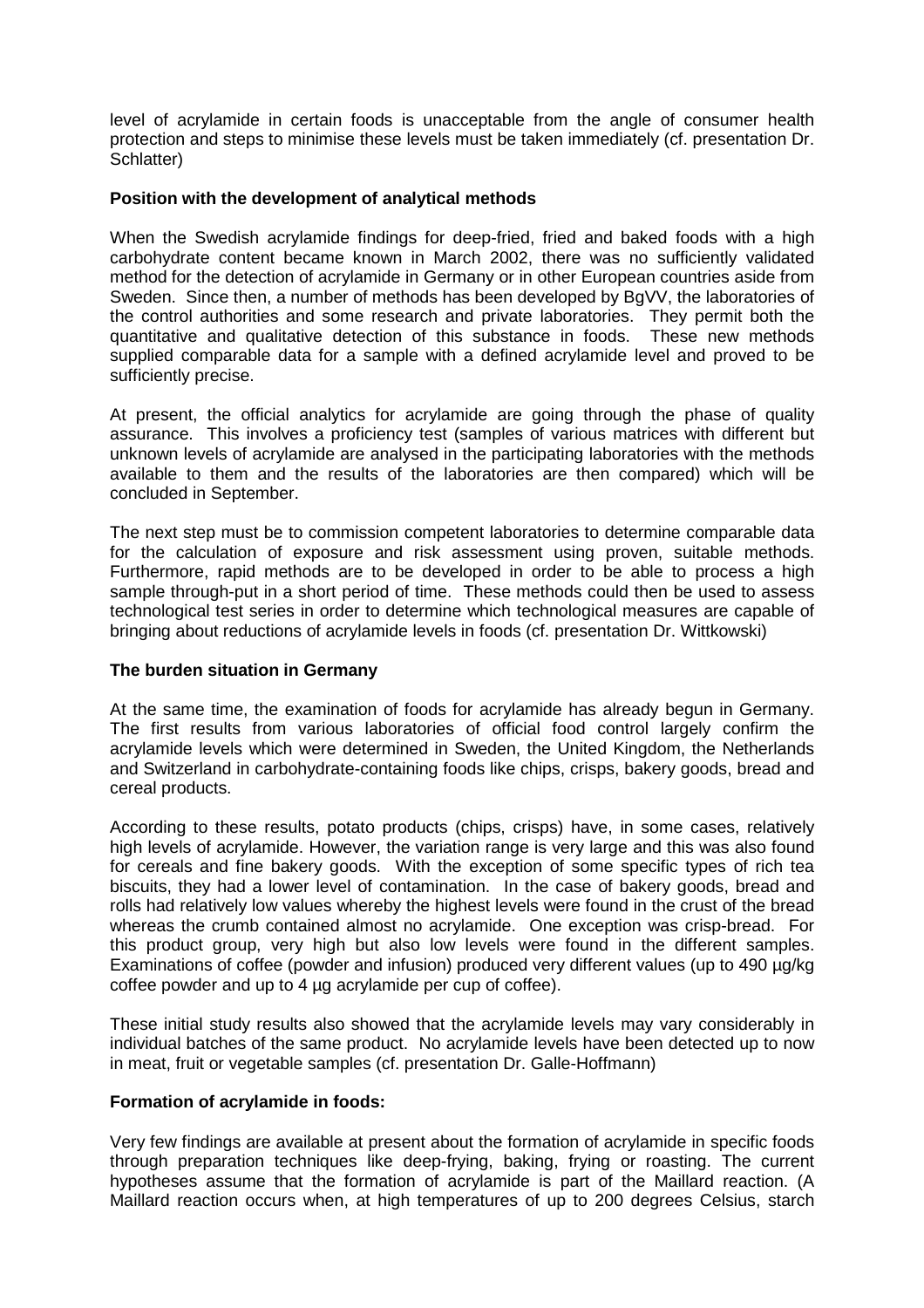degradation products, i.e. various sugars like maltose, dextrose, etc. react with protein components, the amino acids. This leads to the formation of numerous new substances which largely contribute to the taste of roasted, baked, fried and deep-fried foods).

It would, however, appear that when specific starting substances like free sugars, nitrogen compounds, etc. are present and this is combined with high temperatures and a low water content, acrylamide can be formed via various reaction paths in foods depending on the cooking time (cf. presentations Prof. Meuser and Dr. Haase)

Initial studies have provided clear indications that at temperatures above 175 degrees Celsius depending on the deep-frying time, the level of acrylamide in the deep-fried potato products increases considerably. It was also shown that specific additives to the frying oil like, for instance, silicon, can have a major impact on the acrylamide content in the final product (cf. presentation Dr. Gertz).

Other studies have shown that the choice of the type of potato and storage (storage temperature and duration) may also influence acrylamide formation and the acrylamide content in the deep-fried end product because the sugar composition varies in the raw material, potato.

In the case of crisp-bread and biscuits, the composition of the dough, the use of specific starting products and the cooking methods seem to have a major influence on whether high or low levels of acrylamide are found in these bakery goods.

#### **Research activities and concepts for the reduction of acrylamide**

Industry, various research institutes of the Federal Government and universities are currently launching programmes to carry out research into the factors which must be changed when selecting raw materials and production processes for an individual product group in order to reduce the formation of acrylamide in foods as far as possible. These research projects are financed partly by the food industry and partly from public funding.

At the same time, industry wants to press ahead with the development of rapid and costeffective analytical methods.

Further research projects, some of which BgVV will help to initiate and carry out, will focus on methods for the more precise estimation of exposure and on the mechanisms of the toxic effects. Here, attention should mainly be given to determining whether there is a possible threshold value for the onset of cancer.

In order to reduce the acrylamide burden of consumers as quickly and as far as possible in premade foods right now, the Federal Government and *Länder* under the aegis of BVL have proposed a favourably received dynamic concept for the minimisation of acrylamide which goes far beyond the action value proposed by BgVV. BVL would record the study results of the *Länder* and process them in such a way that the products could be identified which belong in their product group to the 10% with the highest acrylamide levels. The control bodies would then first of all contact the manufacturers of these products in order to launch measures possible now to reduce the acrylamide levels. The concept aims initially to reduce the peak burden and would then, depending on the success of the measures for the products with the highest levels, move on to other companies.

In order to achieve rapid minimisation, priority should be given to tackling those products which contain more than 1000 µg acrylamide per kg food. The action value proposed by BgVV in August has thus become a signal value in conjunction with this dynamic minimisation concept. In parallel, the Federal Ministry for Consumer Protection, Food and